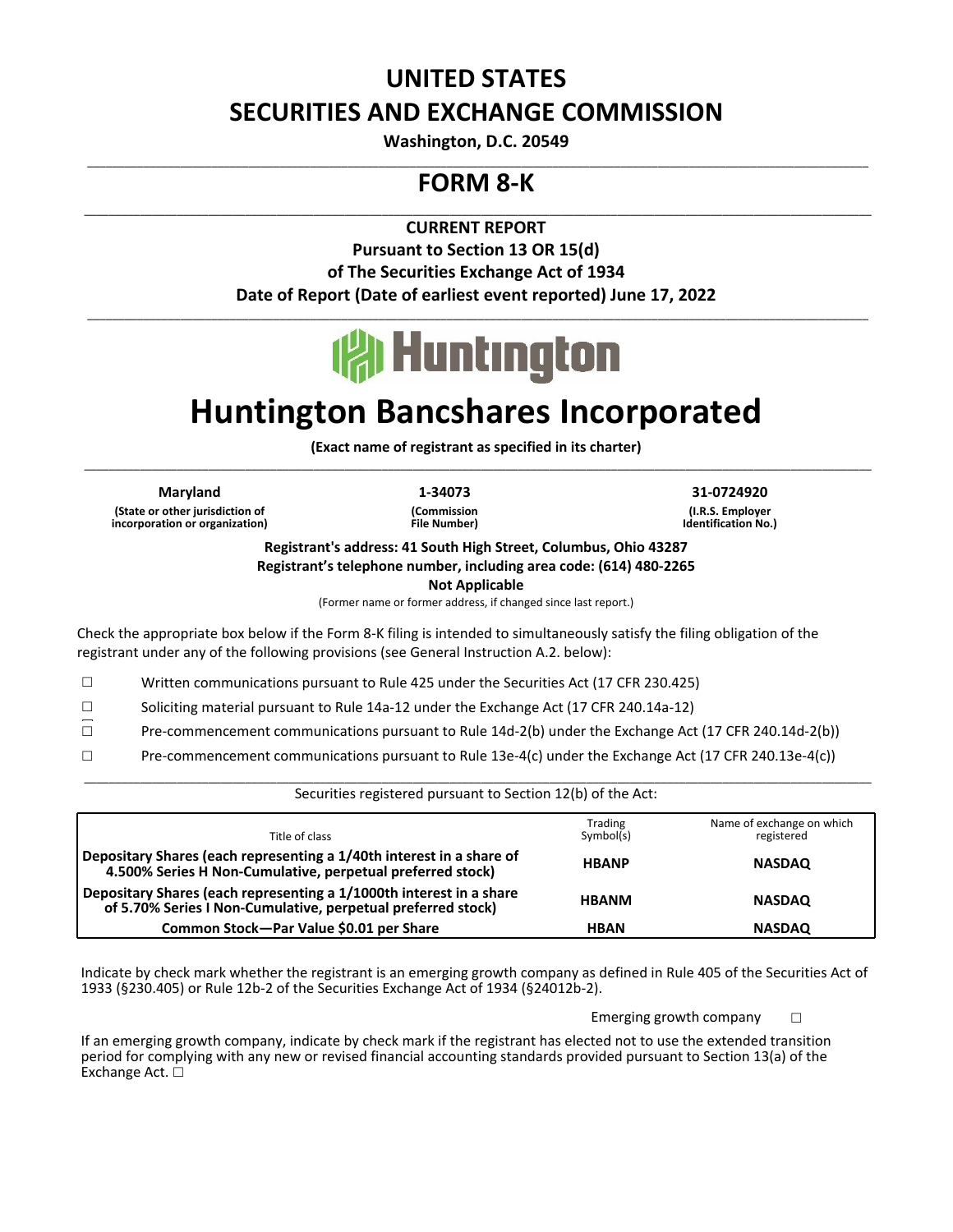#### **Item 8.01 Other Events.**

On June 17, 2022, Huntington Bancshares Incorporated ("Huntington") announced that the Board of Directors declared and set aside a quarterly cash dividend on Huntington's 5.70% Series I Non-Cumulative Perpetual Preferred Stock (Nasdaq: HBANM) of \$356.25 per share (equivalent to \$0.35625 per depositary share) payable September 1, 2022, to shareholders of record on August 15, 2022. A copy of the press release is attached as Exhibit 99.1 hereto.

#### **Item 9.01 Financial Statements and Exhibits.**

(d) Exhibits.

Exhibit 99.1 - News release of Huntington Bancshares Incorporated, dated June 17, 2022.

**EXHIBIT INDEX** 

| Exhibit No.  | Description                                                                                                  |
|--------------|--------------------------------------------------------------------------------------------------------------|
| Exhibit 99.1 | News release of Huntington Bancshares Incorporated, dated June 17, 2022                                      |
| Exhibit 104  | Cover Page Interactive Data File - the cover page XBRL tags are embedded within the Inline XBRL<br>document. |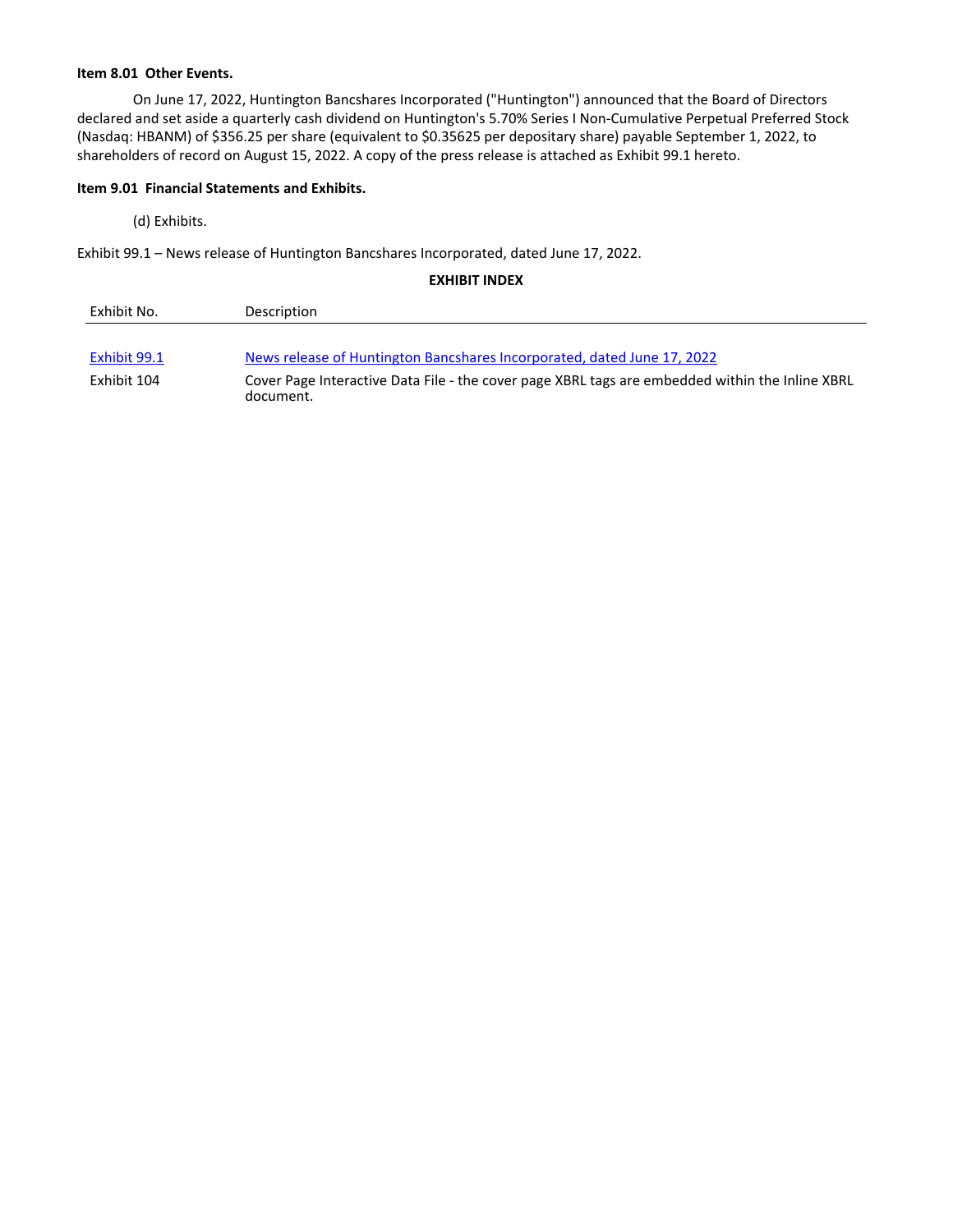#### **SIGNATURES**

Pursuant to the requirements of the Securities Exchange Act of 1934, the Registrant has duly caused this report to be signed on its behalf by the undersigned hereunto duly authorized.

#### HUNTINGTON BANCSHARES INCORPORATED

Date: June 21, 2022 By: /s/ Jana J. Litsey

Jana J. Litsey General Counsel